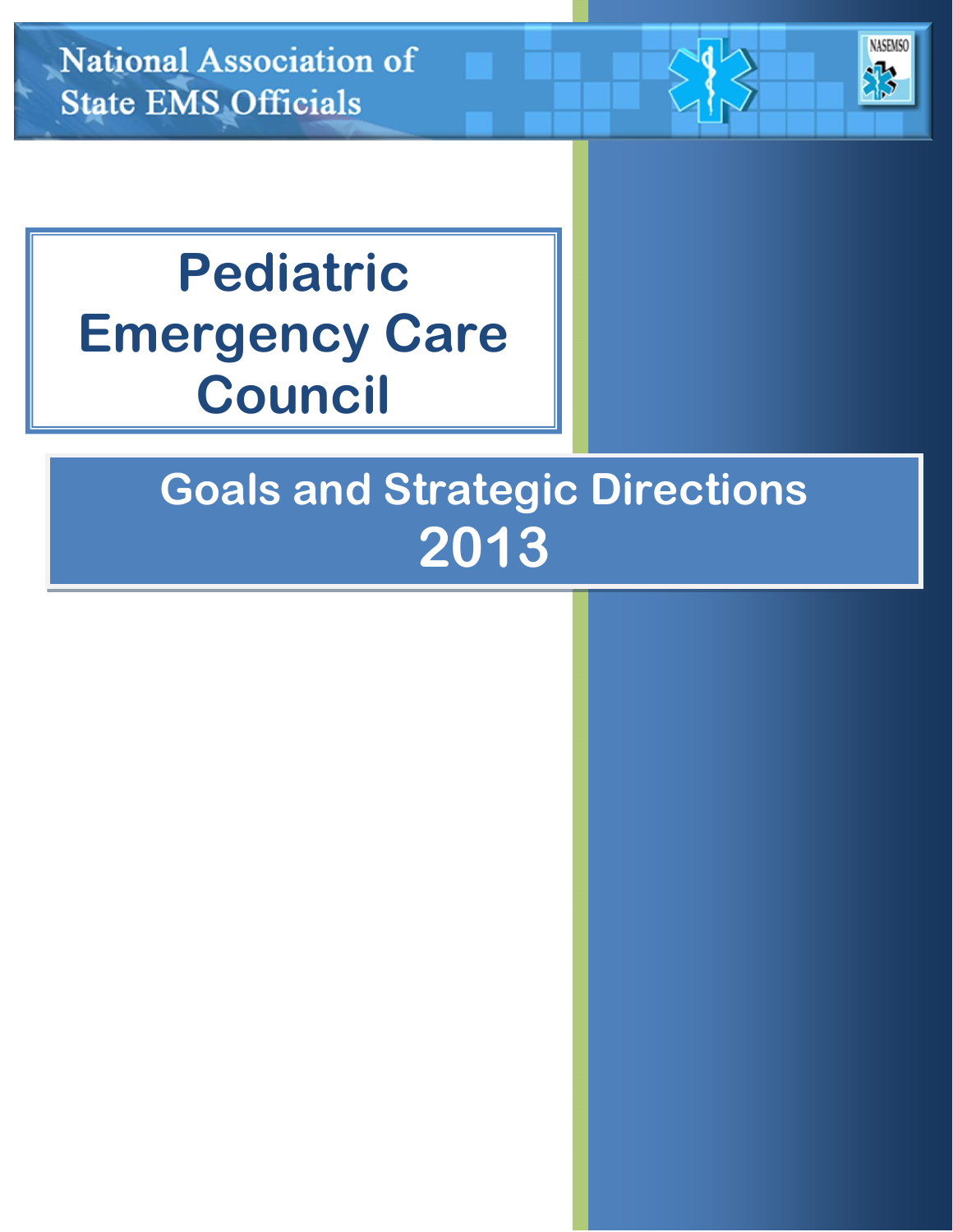#### **National Association of**  $\frac{1}{2}$ **State EMS Officials**

#### **Pediatric Emergency Care Council**

#### *Goals and Strategic Directions*

The **Pediatric Emergency Care Council (PECC)** of the National Association of State EMS Officials (NASEMSO) maintains a vision to improve health outcomes for children by promoting an emergency medical care system that addresses the unique needs of children. This is achieved through a mission to provide leadership, promote policies and research, and share resources to improve the emergency medical care system for children.

*Leadership refers to the role of state EMS offices as "lead agencies" for EMS as well as thoughtful leaders in public policy development. State EMS offices are looked to by the EMS community for guidance and approval, as well as regulation and licensure. NASEMSO works to support EMS officials nationwide in understanding and implementing processes that improve EMS practice and subsequent patient outcomes.*

The Pediatric Emergency Care Council supports leadership under these principal goals:

- o **Goal #1:** Establish and maintain cohesive relationships with NASEMSO councils and committees and professional organizations
- o **Goal #2:** Collaborate with the Education and Professional Standards Council on recommendations for core and continuing education standards
- o **Goal #3:** Establish and maintain partnerships with state, regional and federal organizations for continued injury prevention collaboration
- o **Goal #4:** Collaborate with leadership of HRSA/MCHB in managing challenges for states related to the federal EMSC program and other national initiatives relating to quality emergency pediatric care for children

*Systems Development refers to the role of state EMS offices in the development of effective systems of emergency medical care. The growing national awareness of the importance of coordinated systems of care places NAEMSO squarely in a leadership role, demonstrating the need for state offices to coordinate the disparate functions that support effective systems. Such functions include Emergency Medical Dispatch (EMS), communications systems; regional asset coordination in daily operations and in natural and man-made disasters; EMS data collection, analysis and reporting; and ongoing review and refinement of systems operations.*

The Pediatric Emergency Care Council supports systems development under these principle goals:

- o **Goal #5:** Provide states with a listing of linkages or references to best practices for emergency pediatric care
- o **Goal #6:** Collaborate with the Trauma Managers Council on their prioritized action areas, including rural trauma, telemedicine, and special populations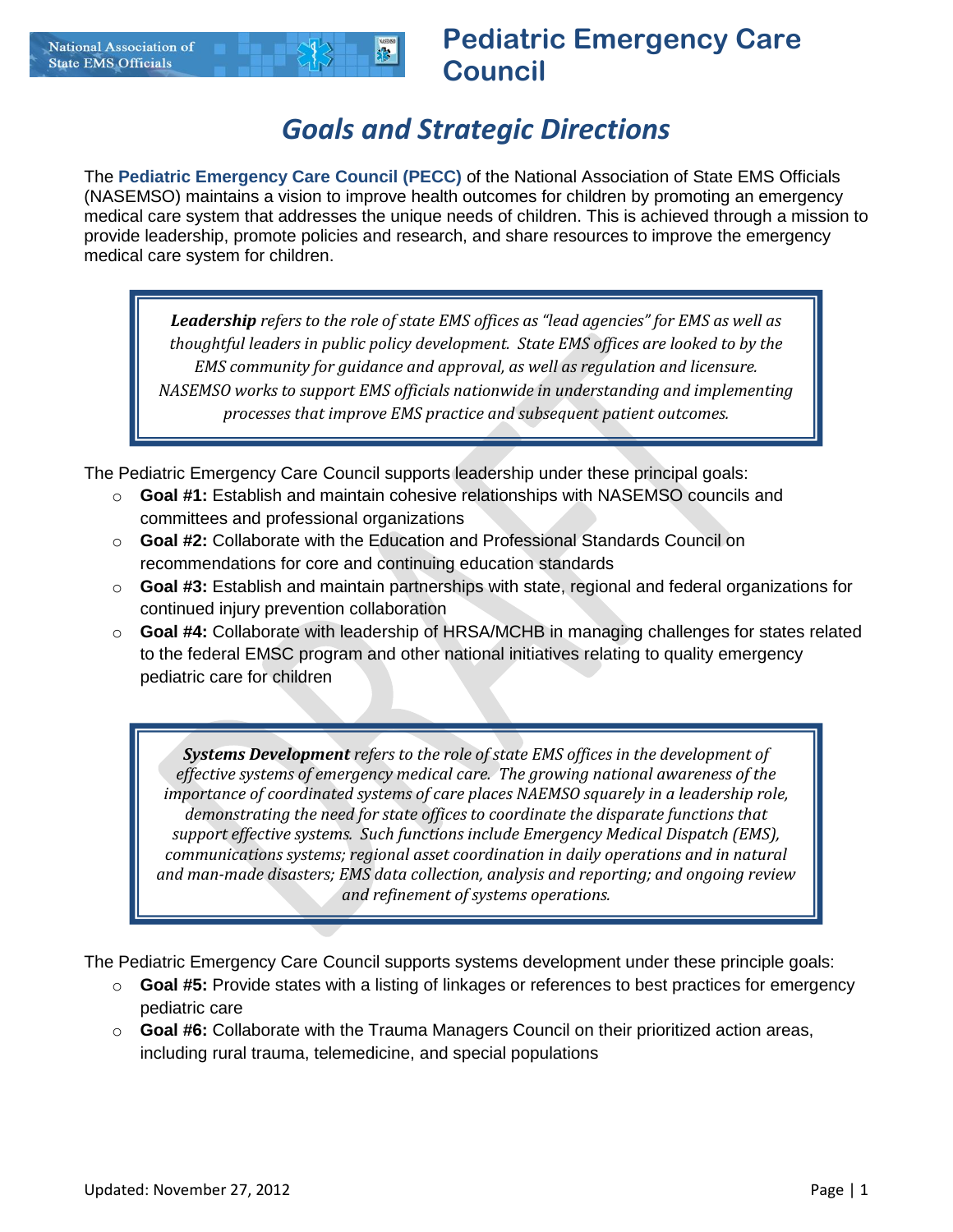

*Quality Improvement or "QI" is the process of continually reviewing, assessing and refining practices to improve outcomes. The steps of developing an effective cycle of collecting high quality data, reviewing it in proven multidisciplinary processes, identifying strategies to implement needed changes and communicating them to all stakeholders are the key to QI success, and to subsequently improving patient outcomes.* 

The Pediatric Emergency Care Council supports quality improvement under these principle goals:

o **Goal #7:** Identify quality indicators to evaluate and improve pediatric emergency care across the continuum of EMS Systems

The Pediatric Emergency Care Council's 2013 workplan will undertake strategies focused on the following issues:

- [Issue #1] Maintain Safely Transporting Children in Emergency Vehicles document
- [Issue #2] Maintain online resources for family-centered care, children with special health care  $\bullet$ needs and & children in disasters
- [Issue #3] Maintain State of the State Reports
- [Issue #4] Continue work on mentorship program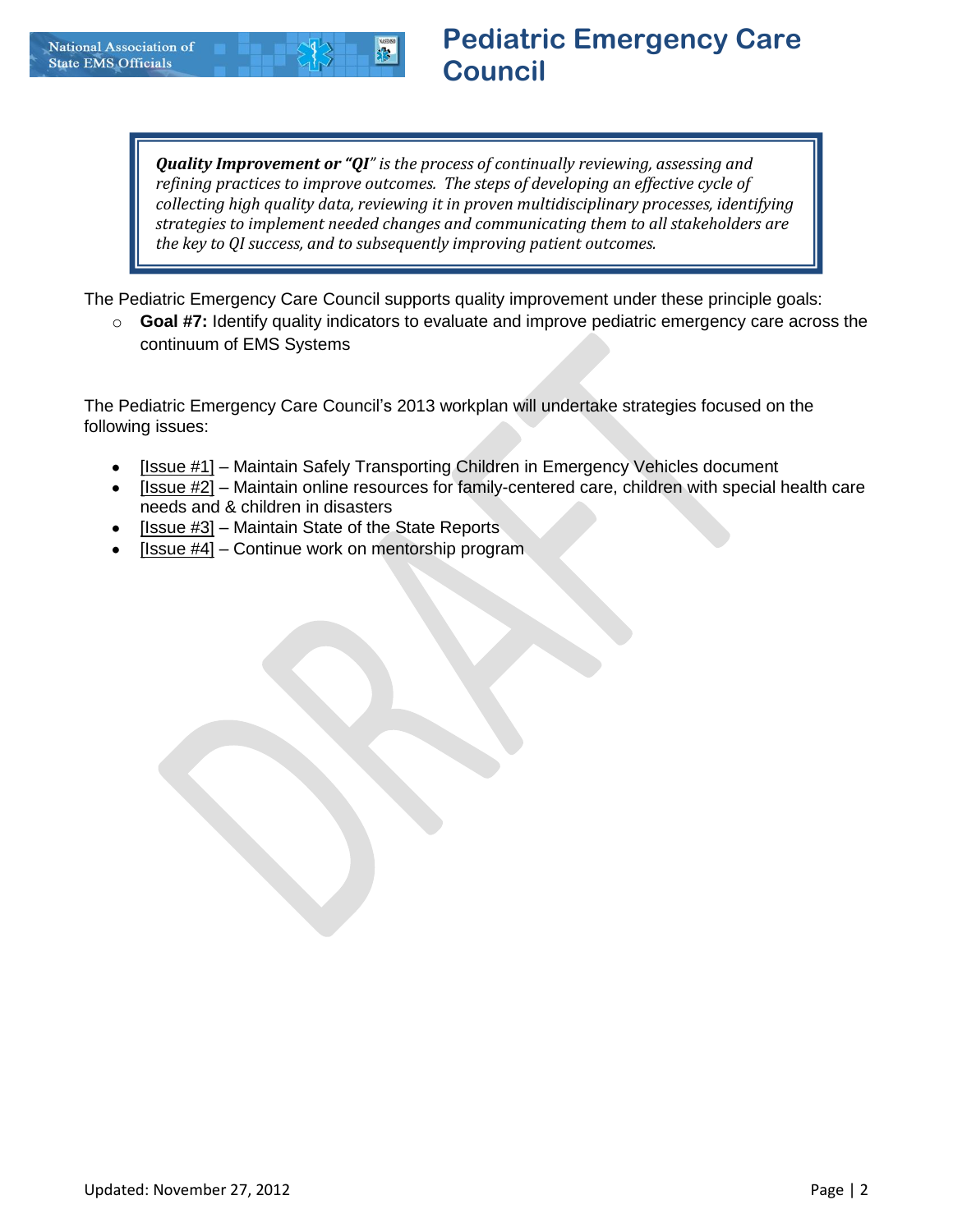### *2013 Workplan*

*Goals, Objectives and Action Steps*

**Goal #1:** Establish and maintain cohesive relationships with NASEMSO councils and committees and professional organizations

**Objective/Strategy**: PECC leadership will actively participate on the NASEMSO Board of Directors, maintain committee and work group involvement, provide liaisons to outside organizations concerning pediatric emergency care, and explore other opportunities for collaboration with other NASEMSO councils.

PECC will provide NASEMSO with pediatric expert representation in order to support the organization's vision, mission and goals, as well as advocate for best practices in the care and advocacy for children, youth and families.

| <b>Task</b>                                                      |     |     | <b>Responsibility</b><br>Chair |                    |                          |                            |     |         | <b>Due Date</b> |     | <b>Done</b> |                          | <b>Budget</b>           |
|------------------------------------------------------------------|-----|-----|--------------------------------|--------------------|--------------------------|----------------------------|-----|---------|-----------------|-----|-------------|--------------------------|-------------------------|
| PECC Chair will serve on the NASEMSO<br>Board of Directors (BoD) |     |     |                                |                    |                          | (Chair-Elect as alternate) |     | Ongoing |                 |     | Ongoing     | Retreat                  | <b>Travel for Board</b> |
| PECC liaison will continue to participate                        |     |     |                                | Dave Bohr          |                          |                            |     | Ongoing |                 |     | Ongoing     | n/a                      |                         |
| on the Rural EMS Committee / Joint                               |     |     |                                |                    |                          |                            |     |         |                 |     |             |                          |                         |
| Committee on Rural EMS Care (JCREC)                              |     |     |                                |                    |                          |                            |     |         |                 |     |             |                          |                         |
| PECC liaison will continue to participate                        |     |     |                                |                    | David Edwards            |                            |     | Ongoing |                 |     | Ongoing     | n/a                      |                         |
| on the Domestic Preparedness (DP)                                |     |     |                                |                    |                          |                            |     |         |                 |     |             |                          |                         |
| Committee                                                        |     |     |                                |                    |                          |                            |     |         |                 |     |             |                          |                         |
| PECC liaison will continue to participate                        |     |     |                                |                    | Tomi St. Mars &          |                            |     | Ongoing |                 |     | Ongoing     | Travel                   |                         |
| on the Highway Incident & Transportation                         |     |     |                                |                    | Katrina Altenhofen       |                            |     |         |                 |     |             |                          |                         |
| Systems (HITS) Committee                                         |     |     |                                |                    |                          |                            |     |         |                 |     |             |                          |                         |
| PECC liaison will continue to participate                        |     |     |                                |                    |                          | Cyndy Wright Johnson &     |     | Ongoing |                 |     | Ongoing     | n/a (Cyndy's             |                         |
| on AAP Committees (PEPP, COPEM,                                  |     |     |                                | <b>TBD</b>         |                          |                            |     |         |                 |     |             | <b>EMSC</b> budget       |                         |
| SOEM)                                                            |     |     |                                |                    |                          |                            |     |         |                 |     |             | covers COPEM;<br>\$2000) |                         |
| PECC will explore NASEMSO committee                              |     |     |                                | <b>PEC Council</b> |                          |                            |     | Ongoing |                 |     | Ongoing     | n/a                      |                         |
| and work groups with pediatric concerns                          |     |     |                                |                    |                          |                            |     |         |                 |     |             |                          |                         |
| PECC will respond to NASEMSO requests                            |     |     |                                |                    | <b>PEC Council &amp;</b> |                            |     | Ongoing |                 |     | Ongoing     | n/a                      |                         |
| for liaisons as membership and funding                           |     |     |                                |                    | <b>NASEMSO Staff</b>     |                            |     |         |                 |     |             |                          |                         |
| are able to support                                              |     |     |                                |                    |                          |                            |     |         |                 |     |             |                          |                         |
| PECC liaison will continue to participate                        |     |     |                                |                    | Steve Mrozowski &        |                            |     | Ongoing |                 |     | Ongoing     | <b>Travel for</b>        |                         |
| on the Agency & Vehicle Licensure (AVL)                          |     |     |                                |                    | Katrina Altenhofen       |                            |     |         |                 |     |             | <b>MVRAD</b>             |                         |
| Committee & Model Vehicle Rules &                                |     |     |                                |                    |                          |                            |     |         |                 |     |             |                          |                         |
| Design (MVRAD) Committee                                         |     |     |                                |                    |                          |                            |     |         |                 |     |             |                          |                         |
|                                                                  |     |     |                                |                    |                          |                            |     |         |                 |     |             |                          |                         |
| <b>Task</b>                                                      | Jan | Feb | Mar                            | Apr                | May                      | Jun                        | Jul | Aug     | Sep             | Oct | Nov         | Dec                      | done                    |
| <b>PECC Chair will</b>                                           |     |     |                                |                    |                          |                            |     |         |                 |     |             |                          |                         |
| serve on the<br>NASEMSO BoD                                      |     |     |                                |                    |                          |                            |     |         |                 |     |             |                          |                         |
| PECC liaison will                                                |     |     |                                |                    |                          |                            |     |         |                 |     |             |                          |                         |
| continue to                                                      |     |     |                                |                    |                          |                            |     |         |                 |     |             |                          |                         |
| participate on the                                               |     |     |                                |                    |                          |                            |     |         |                 |     |             |                          |                         |
| <b>JCREC</b>                                                     |     |     |                                |                    |                          |                            |     |         |                 |     |             |                          |                         |
| PECC liaison will                                                |     |     |                                |                    |                          |                            |     |         |                 |     |             |                          |                         |
| continue to                                                      |     |     |                                |                    |                          |                            |     |         |                 |     |             |                          |                         |
| participate on the                                               |     |     |                                |                    |                          |                            |     |         |                 |     |             |                          |                         |
| <b>DP Committee</b>                                              |     |     |                                |                    |                          |                            |     |         |                 |     |             |                          |                         |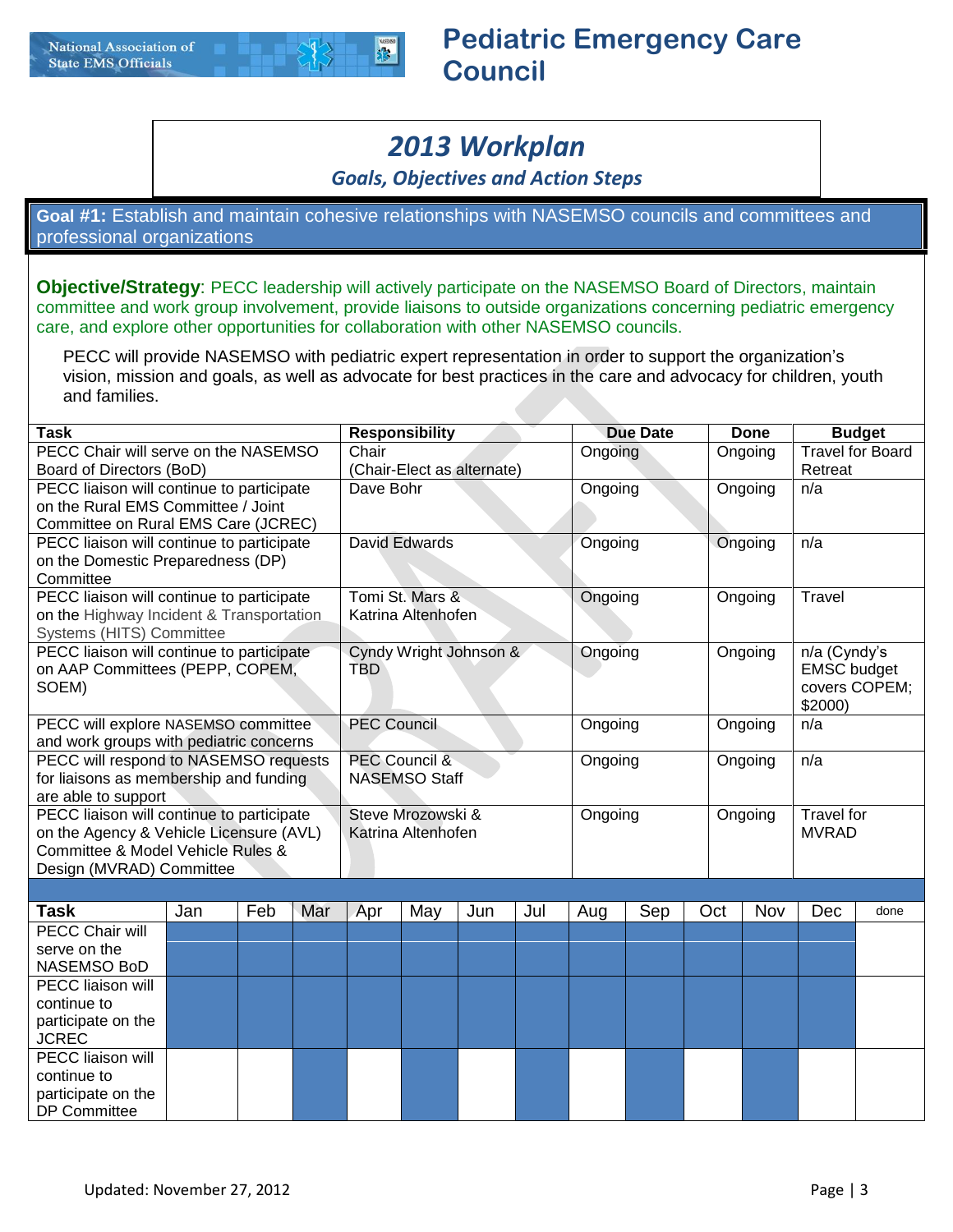

| <b>Task</b>              | Jan | Feb | Mar | Apr | May | Jun | Jul | Aug | Sep | Oct | Nov | Dec | done |
|--------------------------|-----|-----|-----|-----|-----|-----|-----|-----|-----|-----|-----|-----|------|
| PECC liaison will        |     |     |     |     |     |     |     |     |     |     |     |     |      |
| continue to              |     |     |     |     |     |     |     |     |     |     |     |     |      |
| participate on           |     |     |     |     |     |     |     |     |     |     |     |     |      |
| <b>HITS Committee</b>    |     |     |     |     |     |     |     |     |     |     |     |     |      |
| PECC liaison will        |     |     |     |     |     |     |     |     |     |     |     |     |      |
| continue to              |     |     |     |     |     |     |     |     |     |     |     |     |      |
| participate on           |     |     |     |     |     |     |     |     |     |     |     |     |      |
| <b>AAP Committees</b>    |     |     |     |     |     |     |     |     |     |     |     |     |      |
| (PEPP, COPEM,            |     |     |     |     |     |     |     |     |     |     |     |     |      |
| SOEM)                    |     |     |     |     |     |     |     |     |     |     |     |     |      |
| PECC will                |     |     |     |     |     |     |     |     |     |     |     |     |      |
| explore                  |     |     |     |     |     |     |     |     |     |     |     |     |      |
| <b>NASEMSO</b>           |     |     |     |     |     |     |     |     |     |     |     |     |      |
| committee and            |     |     |     |     |     |     |     |     |     |     |     |     |      |
| work groups with         |     |     |     |     |     |     |     |     |     |     |     |     |      |
| pediatric                |     |     |     |     |     |     |     |     |     |     |     |     |      |
| concerns                 |     |     |     |     |     |     |     |     |     |     |     |     |      |
| PECC will                |     |     |     |     |     |     |     |     |     |     |     |     |      |
| respond to               |     |     |     |     |     |     |     |     |     |     |     |     |      |
| <b>NASEMSO</b>           |     |     |     |     |     |     |     |     |     |     |     |     |      |
| requests for             |     |     |     |     |     |     |     |     |     |     |     |     |      |
| liaisons as              |     |     |     |     |     |     |     |     |     |     |     |     |      |
| membership and           |     |     |     |     |     |     |     |     |     |     |     |     |      |
| funds are able to        |     |     |     |     |     |     |     |     |     |     |     |     |      |
| support                  |     |     |     |     |     |     |     |     |     |     |     |     |      |
| <b>PECC liaison will</b> |     |     |     |     |     |     |     |     |     |     |     |     |      |
| continue to              |     |     |     |     |     |     |     |     |     |     |     |     |      |
| participate on the       |     |     |     |     |     |     |     |     |     |     |     |     |      |
| <b>AVL &amp; MVRAD</b>   |     |     |     |     |     |     |     |     |     |     |     |     |      |
| Committees               |     |     |     |     |     |     |     |     |     |     |     |     |      |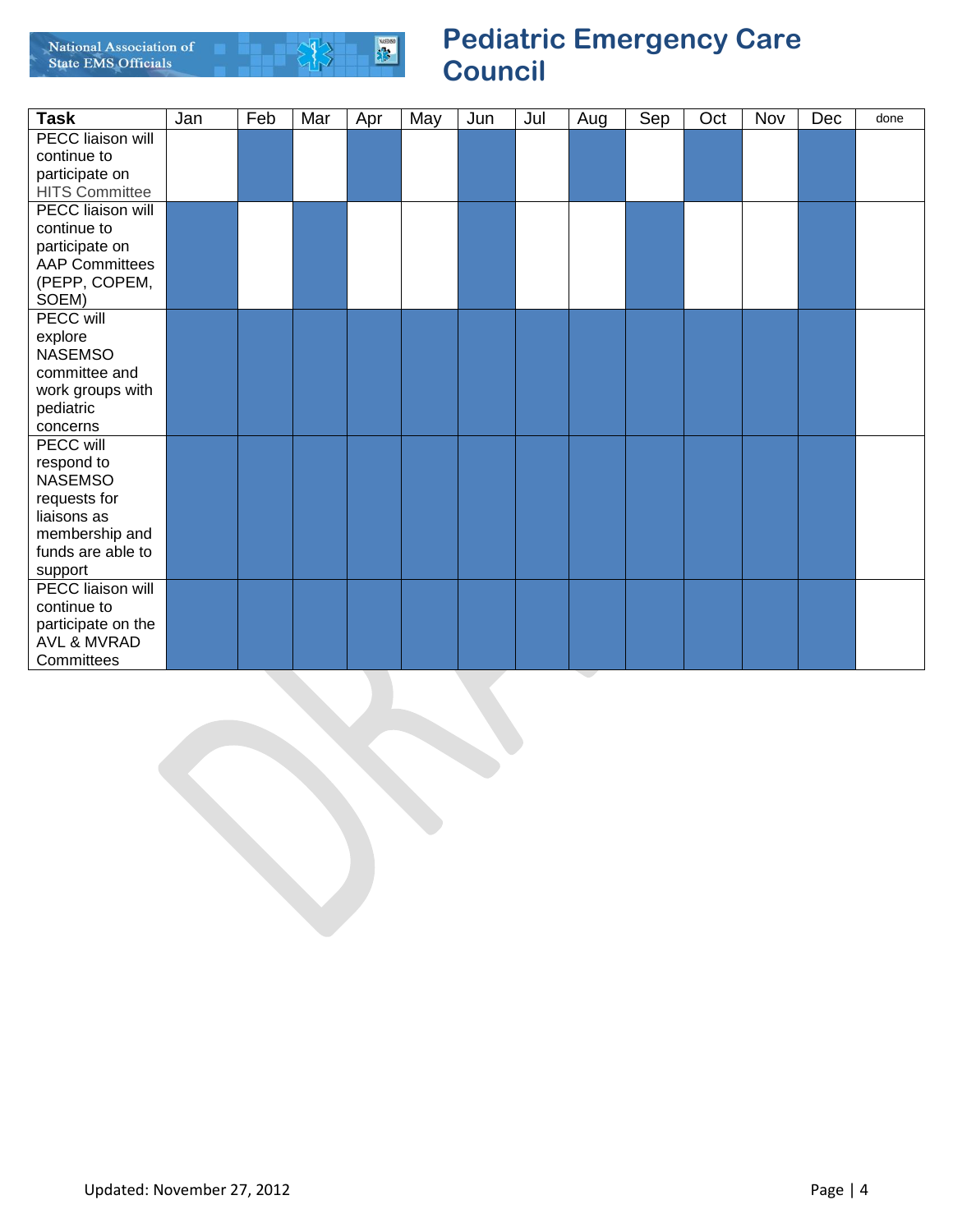

**Goal #2:** Collaborate with Education and Professional Standards Council (EPSC) on recommendations for core and continuing education standards

**Objective/Strategy**: Ensure pediatric content and pediatric competencies inclusion within both core and continuing education standards for the scope of practice at each level of EMS provider.

PECC members will facilitate implementation of pediatric competencies within national educational core and continuing education standards to include evidence based recommendations, educational research, and curricula developed with pediatric experts included.

| <b>Task</b>                              |     | <b>Responsibility</b> |     |                        |     |                        |                              |     | <b>Due Date</b> |           | <b>Done</b> |     |     | <b>Budget</b>    |      |
|------------------------------------------|-----|-----------------------|-----|------------------------|-----|------------------------|------------------------------|-----|-----------------|-----------|-------------|-----|-----|------------------|------|
| Meet with EPSC at NASEMSO Annual         |     |                       |     | PECC & EPSC leadership |     |                        |                              |     |                 | Sept 2013 |             |     |     | Included in AM   |      |
| Meeting to review joint goals and        |     |                       |     |                        |     |                        |                              |     |                 |           |             |     |     | budget           |      |
| prioritization of joint objectives       |     |                       |     |                        |     |                        |                              |     |                 |           |             |     |     |                  |      |
| Via the NASEMSO website, share pediatric |     |                       |     |                        |     | PECC members provide   |                              |     | Nov 2013        |           | Ongoing     |     | n/a |                  |      |
| education resources with existing        |     |                       |     |                        |     | linkages to resources  |                              |     |                 |           |             |     |     |                  |      |
| NASEMSO councils developed with          |     |                       |     |                        |     |                        |                              |     |                 |           |             |     |     |                  |      |
| pediatric expert input                   |     |                       |     |                        |     |                        | NASEMSO to post to PECC site |     |                 |           |             |     |     |                  |      |
| Serve on Annual Meeting Planning         |     |                       |     |                        |     | <b>PECC Member TBD</b> |                              |     | Sept 2013       |           |             |     |     | Faculty travel & |      |
| Committee to promote pediatric emergency |     |                       |     |                        |     |                        |                              |     |                 |           |             |     |     | per diem         |      |
| care education research presentations at |     |                       |     |                        |     |                        |                              |     |                 |           |             |     |     |                  |      |
| NASEMSO meetings                         |     |                       |     |                        |     |                        |                              |     |                 |           |             |     |     |                  |      |
|                                          |     |                       |     |                        |     |                        |                              |     |                 |           |             |     |     |                  |      |
| <b>Task</b>                              | Jan | Feb                   | Mar |                        | Apr | May                    | Jun                          | Jul | Aug             | Sep       | Oct         | Nov |     | Dec              | done |
| Meet with EPSC at                        |     |                       |     |                        |     |                        |                              |     |                 |           |             |     |     |                  |      |
| Annual Meeting to                        |     |                       |     |                        |     |                        |                              |     |                 |           |             |     |     |                  |      |
| review joint goals and                   |     |                       |     |                        |     |                        |                              |     |                 |           |             |     |     |                  |      |
| prioritize joint                         |     |                       |     |                        |     |                        |                              |     |                 |           |             |     |     |                  |      |
| objectives                               |     |                       |     |                        |     |                        |                              |     |                 |           |             |     |     |                  |      |
| Use NASEMSO                              |     |                       |     |                        |     |                        |                              |     |                 |           |             |     |     |                  |      |
| website to share                         |     |                       |     |                        |     |                        |                              |     |                 |           |             |     |     |                  |      |
| pediatric education                      |     |                       |     |                        |     |                        |                              |     |                 |           |             |     |     |                  |      |
| resources with                           |     |                       |     |                        |     |                        |                              |     |                 |           |             |     |     |                  |      |
| existing NASEMSO                         |     |                       |     |                        |     |                        |                              |     |                 |           |             |     |     |                  |      |
| councils                                 |     |                       |     |                        |     |                        |                              |     |                 |           |             |     |     |                  |      |
| Serve on Annual                          |     |                       |     |                        |     |                        |                              |     |                 |           |             |     |     |                  |      |
| <b>Meeting Planning</b>                  |     |                       |     |                        |     |                        |                              |     |                 |           |             |     |     |                  |      |
| Committee to promote                     |     |                       |     |                        |     |                        |                              |     |                 |           |             |     |     |                  |      |
| pediatric emergency                      |     |                       |     |                        |     |                        |                              |     |                 |           |             |     |     |                  |      |
| care education                           |     |                       |     |                        |     |                        |                              |     |                 |           |             |     |     |                  |      |
| research                                 |     |                       |     |                        |     |                        |                              |     |                 |           |             |     |     |                  |      |
| presentations                            |     |                       |     |                        |     |                        |                              |     |                 |           |             |     |     |                  |      |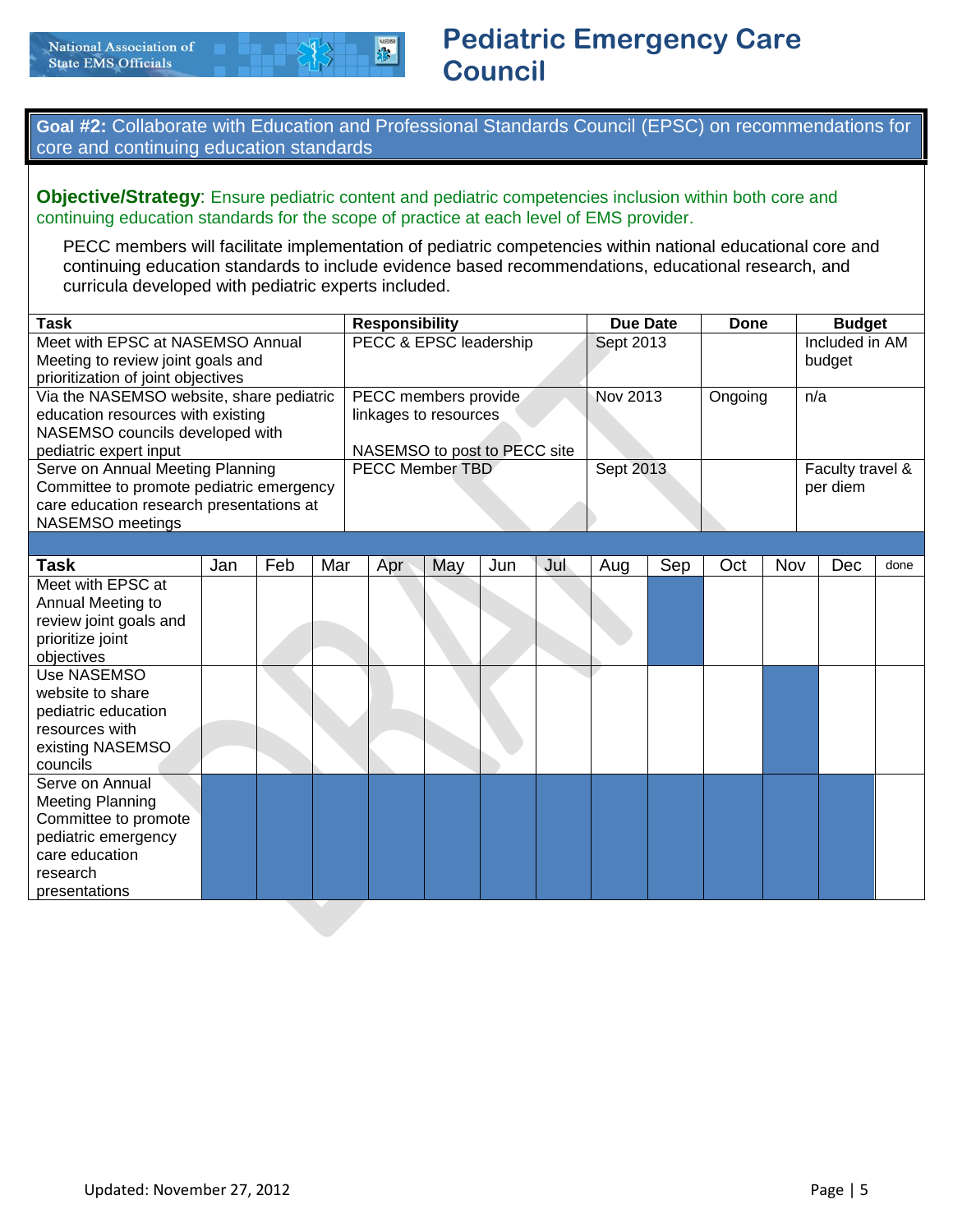**Goal #3:** Establish and maintain partnership with state, regional and federal organizations for continued injury prevention (IP) collaboration

**Objective/Strategy**: Maintain partnerships within each state and expand partnerships with new organizations and agencies. Maintain partnerships with injury prevention resources at regional and federal organizations to include governmental agencies, university based programs, professional associations and grass roots organizations.

Share existing working partnerships from state to state and explore new partnerships focused on injury prevention for children and families within the wider community. Where they exist, injury prevention programs should be based upon evidence-based practice and research.

| Task                                            | <b>Responsibility</b>          | Due Date | Done    | <b>Budget</b> |
|-------------------------------------------------|--------------------------------|----------|---------|---------------|
| Develop partnerships and establish formal       | <b>PECC</b> members            | Ongoing  | Ongoing | n/a           |
| communication with state contacts in Safe       |                                |          |         |               |
| State Alliance (formerly STIPTA) IP programs    |                                |          |         |               |
| and identify those funded by Core Injury        |                                |          |         |               |
| Grants (CDC)                                    |                                |          |         |               |
| Integrate EMSC Managers into state IP           | PECC members with CDC Injury   | Ongoing  | Ongoing | n/a           |
| programs and network EMSC Regions into the      | project contacts (regional and |          |         |               |
| CDC 5 COIP networks                             | states)                        |          |         |               |
| Determine members of PECC workgroup to          | <b>PECC Steering Committee</b> | May 2013 |         | n/a           |
| review existing injury prevention curricula for | <b>NASEMSO Staff</b>           |          |         |               |
| EMS providers from state and federal            |                                |          |         |               |
| resources for current content and resources     |                                |          |         |               |

| <b>Task</b>                  | Jan | Feb | Mar | Apr | May | Jun | Jul | Aug | Sep | Oct | Nov | Dec | done |
|------------------------------|-----|-----|-----|-----|-----|-----|-----|-----|-----|-----|-----|-----|------|
| Develop partnerships         |     |     |     |     |     |     |     |     |     |     |     |     |      |
| and establish formal         |     |     |     |     |     |     |     |     |     |     |     |     |      |
| communication with           |     |     |     |     |     |     |     |     |     |     |     |     |      |
| state contacts in Safe       |     |     |     |     |     |     |     |     |     |     |     |     |      |
| State Alliance (formerly     |     |     |     |     |     |     |     |     |     |     |     |     |      |
| STIPTA) IP programs          |     |     |     |     |     |     |     |     |     |     |     |     |      |
| and identify those           |     |     |     |     |     |     |     |     |     |     |     |     |      |
| funded by Core Injury        |     |     |     |     |     |     |     |     |     |     |     |     |      |
| Grants (CDC)                 |     |     |     |     |     |     |     |     |     |     |     |     |      |
| Integrate EMSC               |     |     |     |     |     |     |     |     |     |     |     |     |      |
| managers into state IP       |     |     |     |     |     |     |     |     |     |     |     |     |      |
| programs and network         |     |     |     |     |     |     |     |     |     |     |     |     |      |
| <b>EMSC Regions into the</b> |     |     |     |     |     |     |     |     |     |     |     |     |      |
| CDC 5 COIP networks          |     |     |     |     |     |     |     |     |     |     |     |     |      |
| Determine members of         |     |     |     |     |     |     |     |     |     |     |     |     |      |
| PECC workgroup to            |     |     |     |     |     |     |     |     |     |     |     |     |      |
| review existing injury       |     |     |     |     |     |     |     |     |     |     |     |     |      |
| prevention curricula         |     |     |     |     |     |     |     |     |     |     |     |     |      |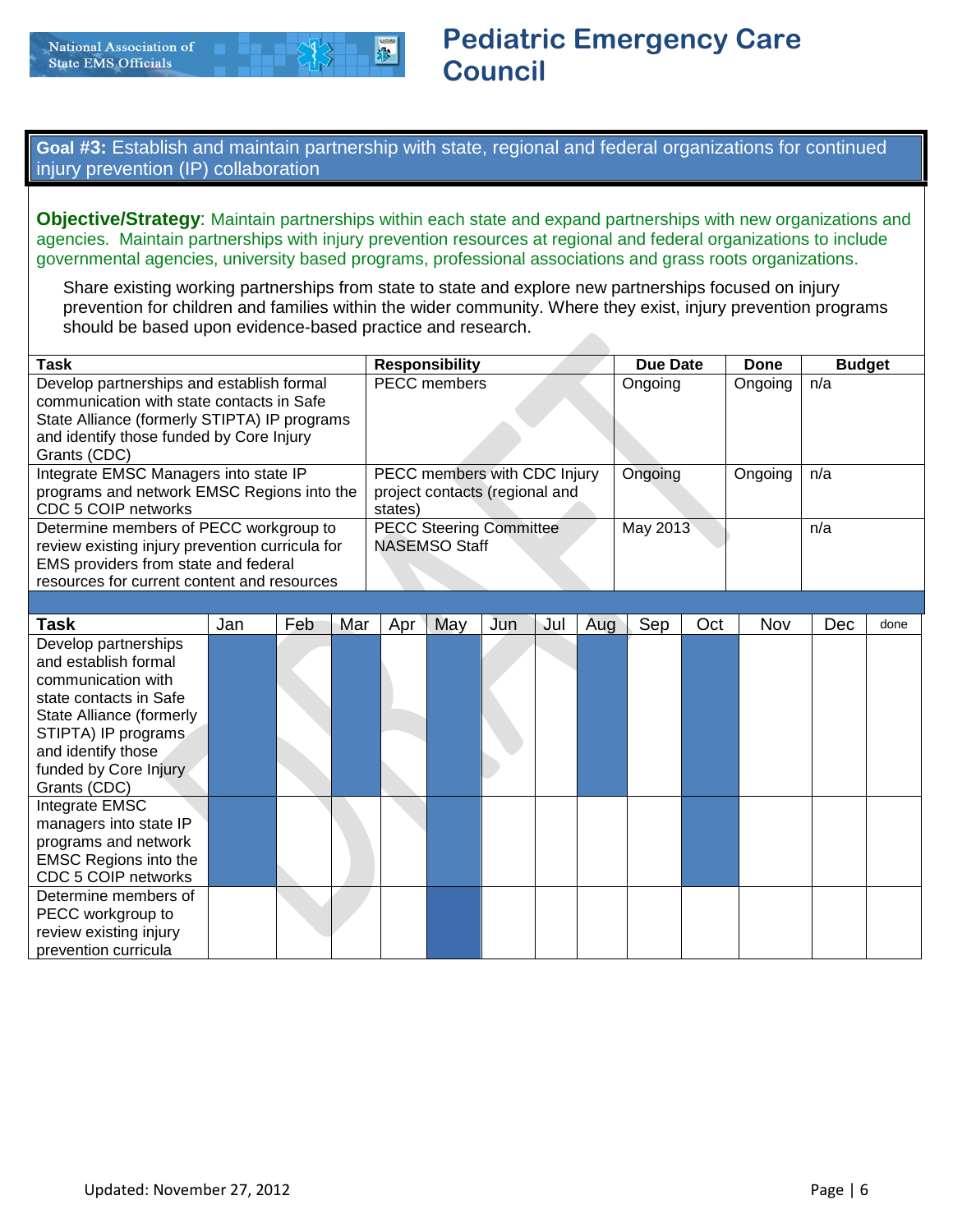

**Goal #4:** Collaborate with leadership of HRSA/MCHB in managing challenges for states related to the Federal EMSC Program and other national initiatives relating to quality emergency pediatric care for children

**Objective/Strategy**: To provide constructive input into evolution of the Federal EMSC Program and collaboration with federal partners in meeting EMSC program challenges from the state EMS office perspective. To provide support and expertise for national initiatives related to evaluating and improving pediatric emergency care.

Share practical challenges faced by state EMS offices in pursuing national EMSC performance measures.

| <b>Task</b>                                                                                                                                     |     |     |     | <b>Responsibility</b><br><b>PECC Steering Committee</b> |                        |                                |     |     |         | <b>Due Date</b> | <b>Done</b> |     | <b>Budget</b> |
|-------------------------------------------------------------------------------------------------------------------------------------------------|-----|-----|-----|---------------------------------------------------------|------------------------|--------------------------------|-----|-----|---------|-----------------|-------------|-----|---------------|
| Provide input in collaboration with State<br>Directors to HRSA/MCHB in regard to current<br>and future EMSC performance measures                |     |     |     |                                                         | <b>NASEMSO Staff</b>   |                                |     |     | Ongoing |                 | Ongoing     | n/a |               |
| Foster regular dialogue with the HRSA/MCHB<br>Branch Chief in charge of the Federal EMSC<br>Program                                             |     |     |     |                                                         |                        | <b>PECC Steering Committee</b> |     |     | Ongoing |                 | Ongoing     | n/a |               |
| Assist with Pediatric Readiness Project                                                                                                         |     |     |     |                                                         | <b>PECC Membership</b> |                                |     |     | Ongoing |                 | Ongoing     | n/a |               |
|                                                                                                                                                 |     |     |     |                                                         |                        |                                |     |     |         |                 |             |     |               |
| <b>Task</b>                                                                                                                                     | Jan | Feb | Mar | Apr                                                     | May                    | Jun                            | Jul | Aug | Sep     | Oct             | Nov         | Dec | done          |
| Provide input in<br>collaboration with<br>State Directors to<br>HRSA/MCHB in<br>regard to current and<br>future EMSC<br>performance<br>measures |     |     |     |                                                         |                        |                                |     |     |         |                 |             |     |               |
| Foster regular<br>dialogue with the<br><b>HRSA/MCHB Branch</b><br>Chief in charge of the<br><b>Federal EMSC</b><br>Program                      |     |     |     |                                                         |                        |                                |     |     |         |                 |             |     |               |
| Assist with Pediatric<br><b>Readiness Project</b>                                                                                               |     |     |     |                                                         |                        |                                |     |     |         |                 |             |     |               |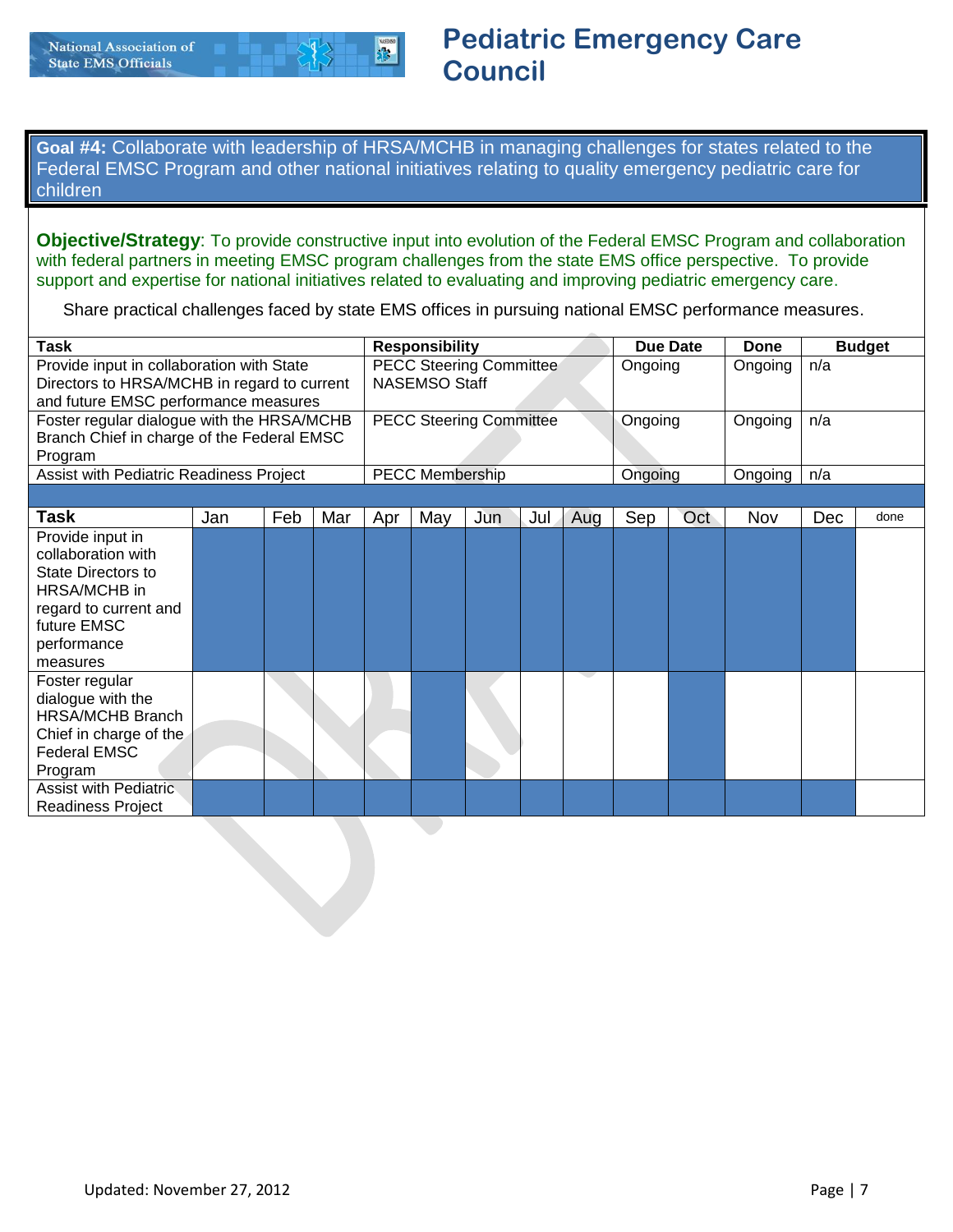

**Goal #5:** Provide states with a listing of linkages or references to best practices for emergency pediatric topics

**Objective/Strategy**: To provide pediatric best practice, evidence-based guidelines and research findings on pediatric resources that can be archived for new and existing membership of NASEMSO members.

Use NASEMSO website to share and archive resources on high priority pediatric topics. **Resources include**: guidelines, policies, tools and forms, program brochures, web resources and teaching resources.

| <b>Task</b>                                                                                                                         |                                                                                                                                                                                                                  |  | <b>Responsibility</b><br><b>PECC Steering Committee</b> |     |                      |                                                   |     |     | Due Date  | Done |         | <b>Budget</b> |                           |
|-------------------------------------------------------------------------------------------------------------------------------------|------------------------------------------------------------------------------------------------------------------------------------------------------------------------------------------------------------------|--|---------------------------------------------------------|-----|----------------------|---------------------------------------------------|-----|-----|-----------|------|---------|---------------|---------------------------|
| Identify a mechanism to review and vet<br>pediatric projects and resources for PECC<br>and other council membership                 |                                                                                                                                                                                                                  |  |                                                         |     | <b>NASEMSO Staff</b> |                                                   |     |     | Dec 2013  |      |         | None          |                           |
|                                                                                                                                     | Share resources on Family-Centered Care<br>(FCC), children with special health care<br>needs (CSHCN), and pediatric disaster<br>resources through the PECC documents<br>section of NASEMSO website<br>Feb<br>Jan |  |                                                         |     |                      | <b>PECC Subcommittees</b><br><b>NASEMSO Staff</b> |     |     | Quarterly |      | Ongoing | None          |                           |
|                                                                                                                                     |                                                                                                                                                                                                                  |  |                                                         |     |                      |                                                   |     |     |           |      |         |               |                           |
| <b>Task</b>                                                                                                                         |                                                                                                                                                                                                                  |  | Mar                                                     | Apr | May                  | Jun                                               | Jul | Aug | Sep       | Oct  | Nov     | <b>Dec</b>    | done                      |
| Identify a<br>mechanism to review<br>and vet posting of<br>pediatric resources<br>for PECC and other<br>council membership          |                                                                                                                                                                                                                  |  |                                                         |     |                      |                                                   |     |     |           |      |         |               | $\boldsymbol{\mathsf{x}}$ |
| Share resources on<br>FCC, CSHCN, and<br>disaster<br>preparedness<br>through the PECC<br>documents section<br>of NASEMSO<br>website |                                                                                                                                                                                                                  |  |                                                         |     |                      |                                                   |     |     |           |      |         |               |                           |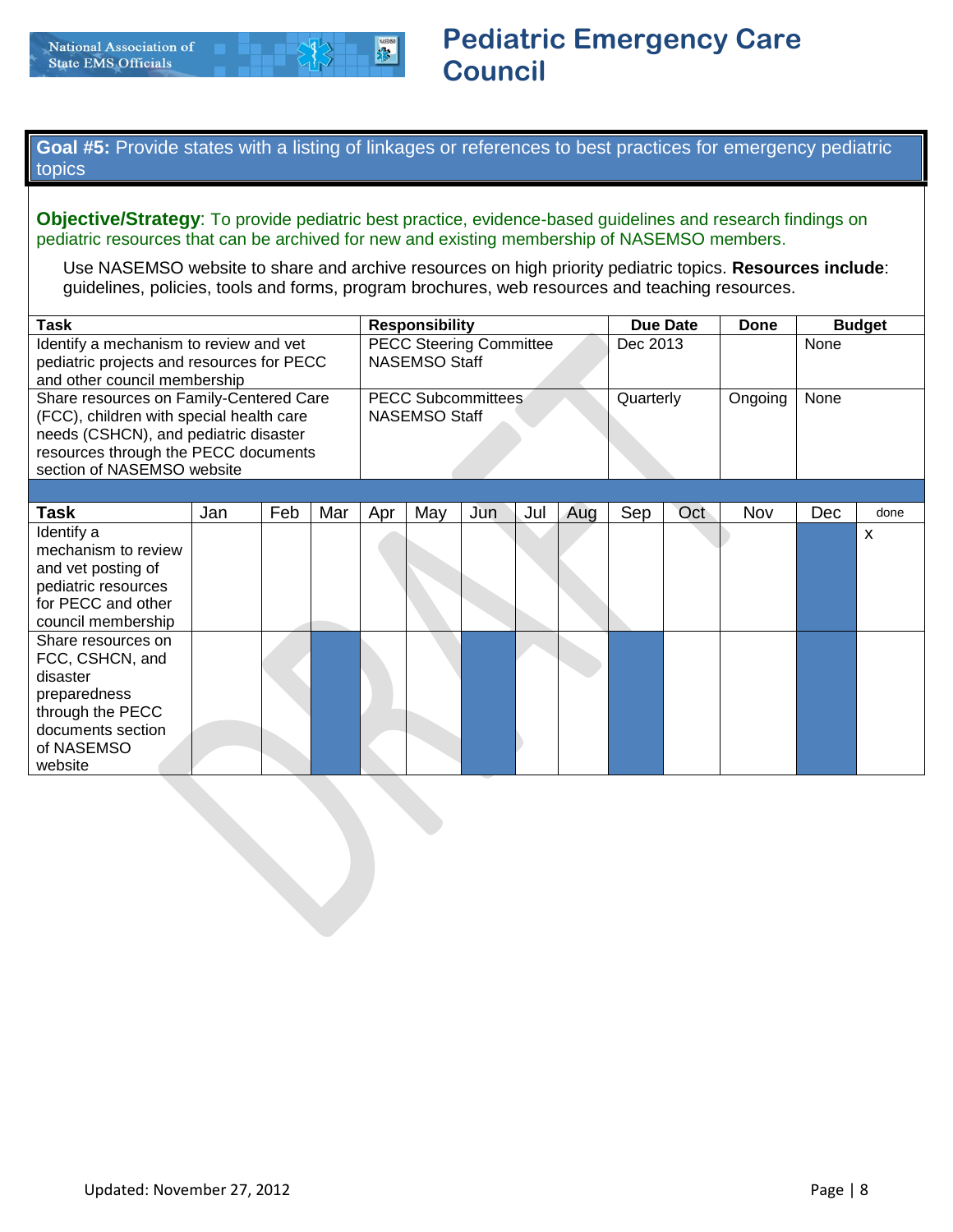**Goal #6:** Collaborate with Trauma Managers Council (TMC) on their prioritized action areas, including rural trauma, telemedicine, and special populations

**Objective/Strategy**: Through ongoing collaboration with the Trauma Managers Council, serve on committees and task forces to ensure that pediatric trauma issues and concerns are included in projects, document review and educational programs.

The needs of children, youth and families will be included in projects, policy statements and educational programs whether NASMEO is asked to supported outside organizations or NASEMSO is the primary author.

| <b>Task</b>                                                                                                                       |     |     |     | <b>Responsibility</b><br>PECC & TMC leadership |               |     |     |     | Due Date  |     | Done       | <b>Budget</b>               |      |
|-----------------------------------------------------------------------------------------------------------------------------------|-----|-----|-----|------------------------------------------------|---------------|-----|-----|-----|-----------|-----|------------|-----------------------------|------|
| Meet with the Trauma Manager Council at<br>the Annual Meeting for review of joint goals<br>and prioritization of joint objectives |     |     |     |                                                | NASEMSO Staff |     |     |     | Sept 2013 |     |            | Included in<br>meeting fees |      |
| Discuss with the Trauma Managers if a<br>PECC representative can join the<br>NASEMSO and ACS task force                           |     |     |     | <b>PECC and TMC Chairs</b><br>NASMEO Staff     |               |     |     |     | Sept 2013 |     |            | None                        |      |
|                                                                                                                                   |     |     |     |                                                |               |     |     |     |           |     |            |                             |      |
| <b>Task</b>                                                                                                                       | Jan | Feb | Mar | Apr                                            | May           | Jun | Jul | Aug | Sep       | Oct | <b>Nov</b> | <b>Dec</b>                  | done |
| Meet with the TMC at<br>the Annual Meeting for<br>review of joint goals and<br>prioritization of joint<br>objectives              |     |     |     |                                                |               |     |     |     |           |     |            |                             | X    |
| Discuss with the<br>Trauma Managers if a<br>PECC representative<br>can join the NASEMSO<br>and ACS task force                     |     |     |     |                                                |               |     |     |     |           |     |            |                             |      |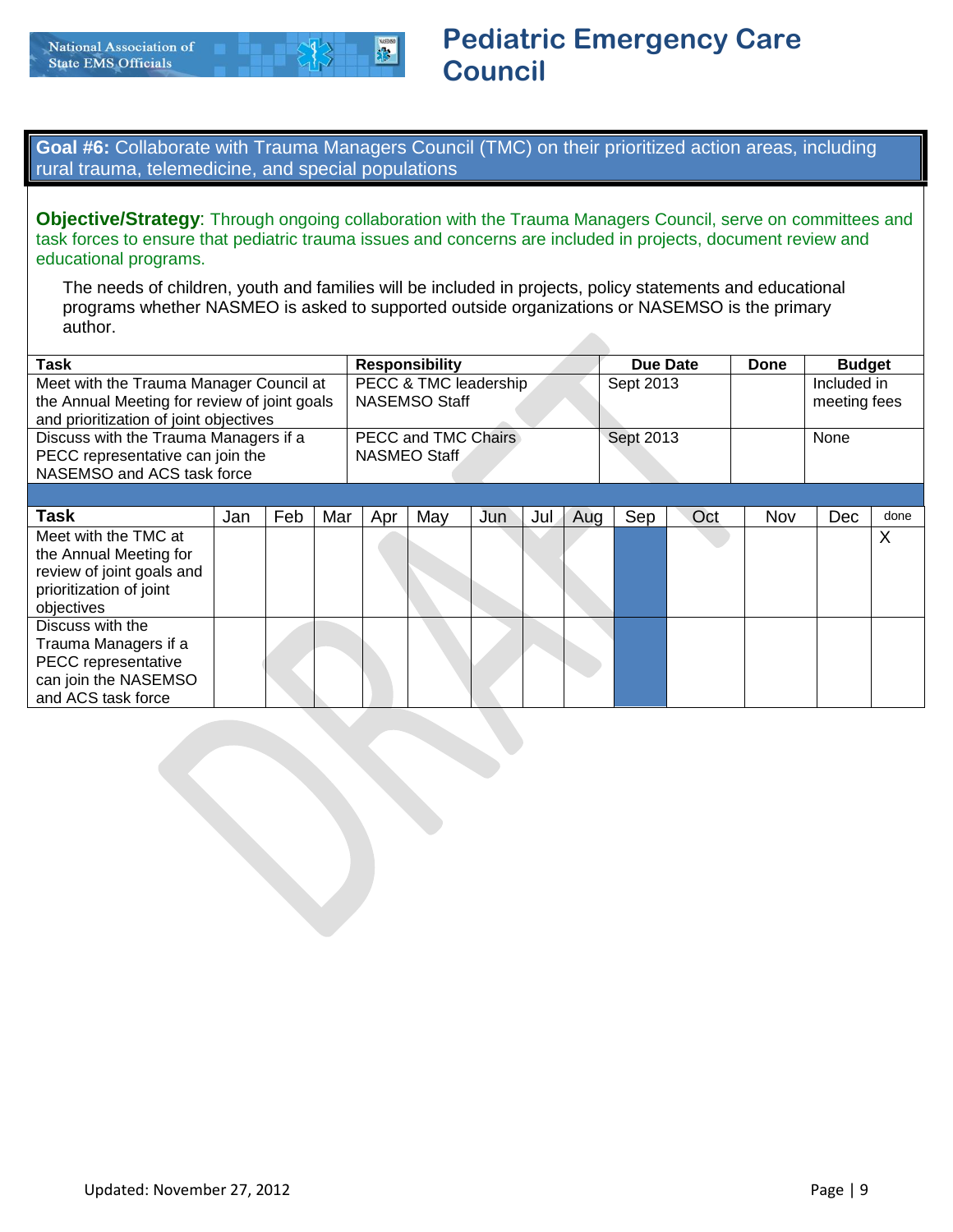**Goal #7:** Identify quality indicators (QI) to evaluate and improve pediatric emergency care across the continuum of EMS Systems

**Objective/Strategy**: Ongoing evaluation of pediatric emergency care through common NEMSIS data elements and QI indicators to improve pediatric emergency care, regional and state benchmarking in pediatrics, and share QI process successes.

Identify pediatric performance indicators to aid in the evaluation and improvement of pediatric emergency care.

| <b>Task</b>                                    | <b>Responsibility</b>          | Due Date  | Done | <b>Budget</b> |
|------------------------------------------------|--------------------------------|-----------|------|---------------|
| Collaborate with NEDARC to identify pediatric  | <b>PECC Steering Committee</b> |           |      |               |
| data elements within NEMSIS that can           | NEDARC staff                   | Ongoing   |      | n/a           |
| evaluation state system pediatric care         |                                |           |      |               |
| Create joint pediatric data workgroup to       | <b>PECC Steering Committee</b> |           |      |               |
| compare common data elements within            |                                | Sept 2013 |      | n/a           |
| NEMSIS and identify one QI project for 2012-   |                                |           |      |               |
| 2014 work plan                                 |                                |           |      |               |
| Pediatric data workgroup to provide some       | PECC & DM data workgroup       | Dec 2013  |      | n/a           |
| guidance on use of the indicators              |                                |           |      |               |
| Share state specific pediatric indicators with | PECC membership                | Dec 2013  |      | n/a           |
| available data and QI process successes        |                                |           |      |               |

| Task                   | Jan | Feb | Mar | Apr | May | Jun | Jul | Aug | Sep | Oct | Nov | Dec | done |
|------------------------|-----|-----|-----|-----|-----|-----|-----|-----|-----|-----|-----|-----|------|
| Collaborate with       |     |     |     |     |     |     |     |     |     |     |     |     |      |
| NEDARC to identify     |     |     |     |     |     |     |     |     |     |     |     |     |      |
| pediatric data         |     |     |     |     |     |     |     |     |     |     |     |     |      |
| elements within        |     |     |     |     |     |     |     |     |     |     |     |     |      |
| NEMSIS that can        |     |     |     |     |     |     |     |     |     |     |     |     |      |
| evaluation state       |     |     |     |     |     |     |     |     |     |     |     |     |      |
| system pediatric care  |     |     |     |     |     |     |     |     |     |     |     |     |      |
| Create joint pediatric |     |     |     |     |     |     |     |     |     |     |     |     |      |
| data workgroup to      |     |     |     |     |     |     |     |     |     |     |     |     |      |
| compare common         |     |     |     |     |     |     |     |     |     |     |     |     |      |
| data elements within   |     |     |     |     |     |     |     |     |     |     |     |     |      |
| NEMSIS and identify    |     |     |     |     |     |     |     |     |     |     |     |     |      |
| one QI project for     |     |     |     |     |     |     |     |     |     |     |     |     |      |
| 2012-2014 work plan    |     |     |     |     |     |     |     |     |     |     |     |     |      |
| Pediatric data         |     |     |     |     |     |     |     |     |     |     |     |     |      |
| workgroup to provide   |     |     |     |     |     |     |     |     |     |     |     |     |      |
| some guidance on       |     |     |     |     |     |     |     |     |     |     |     |     |      |
| use of the indicators  |     |     |     |     |     |     |     |     |     |     |     |     |      |
| Share state specific   |     |     |     |     |     |     |     |     |     |     |     |     |      |
| pediatric indicators   |     |     |     |     |     |     |     |     |     |     |     |     |      |
| with available data    |     |     |     |     |     |     |     |     |     |     |     |     |      |
| and QI process         |     |     |     |     |     |     |     |     |     |     |     |     |      |
| successes              |     |     |     |     |     |     |     |     |     |     |     |     |      |